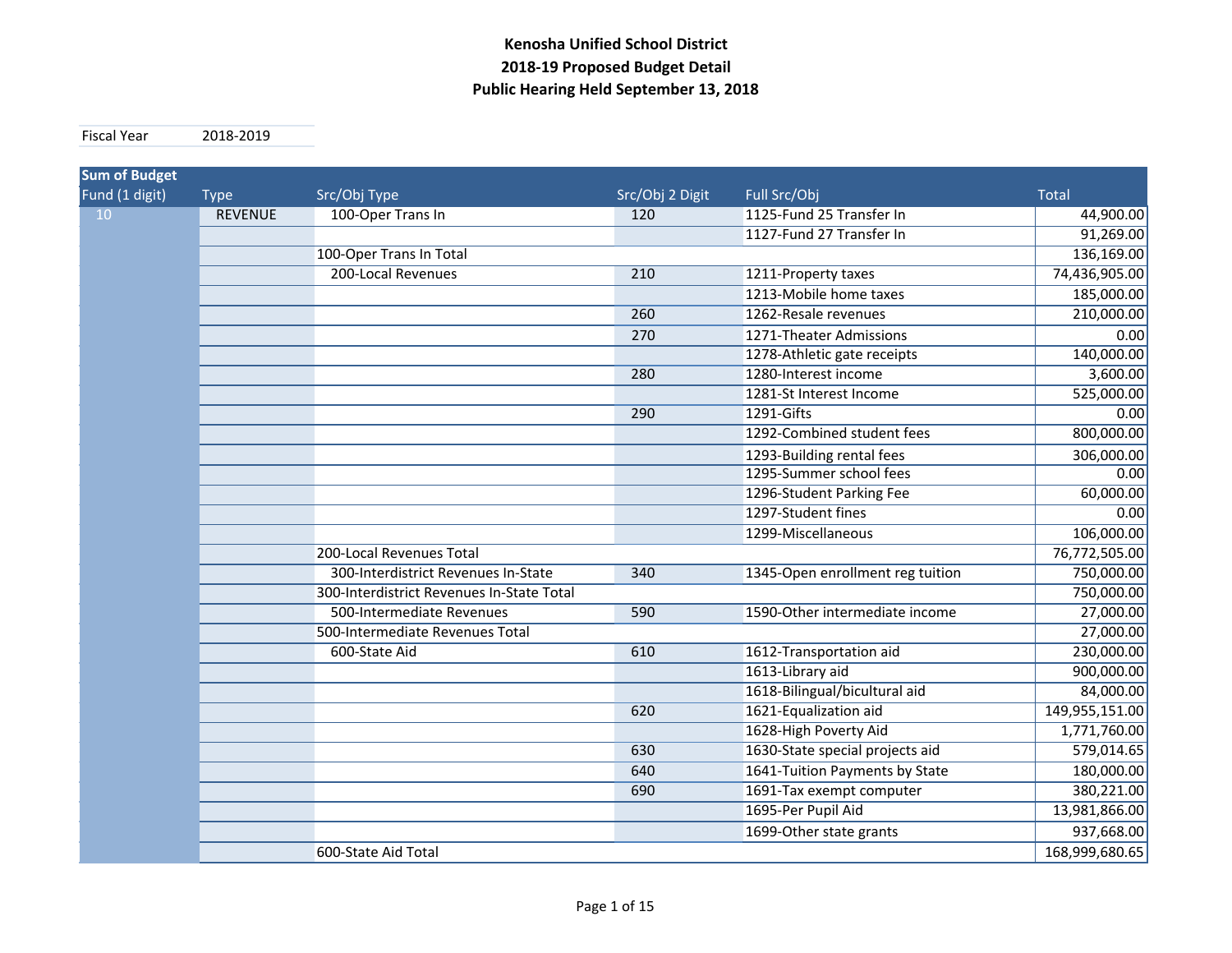| <b>Sum of Budget</b> |                      |                               |                 |                                    |                |
|----------------------|----------------------|-------------------------------|-----------------|------------------------------------|----------------|
| Fund (1 digit)       | <b>Type</b>          | Src/Obj Type                  | Src/Obj 2 Digit | Full Src/Obj                       | <b>Total</b>   |
| 10                   | <b>REVENUE</b>       | 700-Federal Aid               | 710             | 1713-Vocational ed aid             | 235,815.65     |
|                      |                      |                               | 730             | 1730-Federal special projects aids | 2,509,029.00   |
|                      |                      |                               | 750             | 1751-IASA Title I                  | 6,084,585.00   |
|                      |                      |                               | 780             | 1780-Fed Aid thru State (not DPI)  | 1,400,000.00   |
|                      |                      |                               | 790             | 1790-Federal direct aid            | 78,000.00      |
|                      |                      | 700-Federal Aid Total         |                 |                                    | 10,307,429.65  |
|                      |                      | 900-Revenue Adjustments       | 960             | 1968-Debt Premium                  | 0.00           |
|                      |                      |                               | 970             | 1971-Refund of Prior Year Expenses | 300,000.00     |
|                      |                      |                               | 990             | 1990-Miscellaneous Revenues        | 30,000.00      |
|                      |                      | 900-Revenue Adjustments Total |                 |                                    | 330,000.00     |
|                      | <b>REVENUE Total</b> |                               |                 |                                    | 257,322,784.30 |
|                      | <b>EXPENSE</b>       | 100-Salaries                  | 110             | 2110-Perm FT Administrator         | 8,923,965.80   |
|                      |                      |                               |                 | 2111-Perm FT Supervisory           | 1,613,110.00   |
|                      |                      |                               |                 | 2112-Perm FT Technical             | 3,217,003.50   |
|                      |                      |                               |                 | 2113-Perm FT teachers              | 83,360,201.08  |
|                      |                      |                               |                 | 2114-Perm FT teacher consultant    | 215,022.00     |
|                      |                      |                               |                 | 2115-Perm FT other professionals   | 136,395.23     |
|                      |                      |                               |                 | 2116-Perm FT maintenance/trade     | 2,174,816.00   |
|                      |                      |                               |                 | 2117-Perm FT secretary/clerical    | 4,800,082.42   |
|                      |                      |                               |                 | 2118-Perm FT custodial             | 6,477,813.20   |
|                      |                      |                               |                 | 2119-Perm FT education assistant   | 2,495,974.87   |
|                      |                      |                               | 120             | 2121-Perm PT officials             | 45,500.00      |
|                      |                      |                               |                 | 2127-Perm PT secretary/clericals   | 50,024.00      |
|                      |                      |                               |                 | 2128-Perm PT custodials            | 0.00           |
|                      |                      |                               |                 | 2129-Perm PT ed assistants         | 23,344.53      |
|                      |                      |                               | 140             | 2140-Temporary Part Time           | 57,153.12      |
|                      |                      |                               |                 | 2142-Temp PT technical             | 2,500.00       |
|                      |                      |                               |                 | 2143-Temp PT Sub                   | 2,584,907.94   |
|                      |                      |                               |                 | 2145-Temp PT police officers       | 251,097.32     |
|                      |                      |                               |                 | 2147-Temp PT secretary             | 196,462.12     |
|                      |                      |                               |                 | 2148-Temp PT custodial             | 167,241.38     |
|                      |                      |                               |                 | 2149-Temp PT ed assistants         | 212,214.85     |
|                      |                      |                               | 150             | 2151-Vacation Pay                  | 90,000.00      |
|                      |                      |                               |                 | 2152-Payouts for sick leave        | 50,000.00      |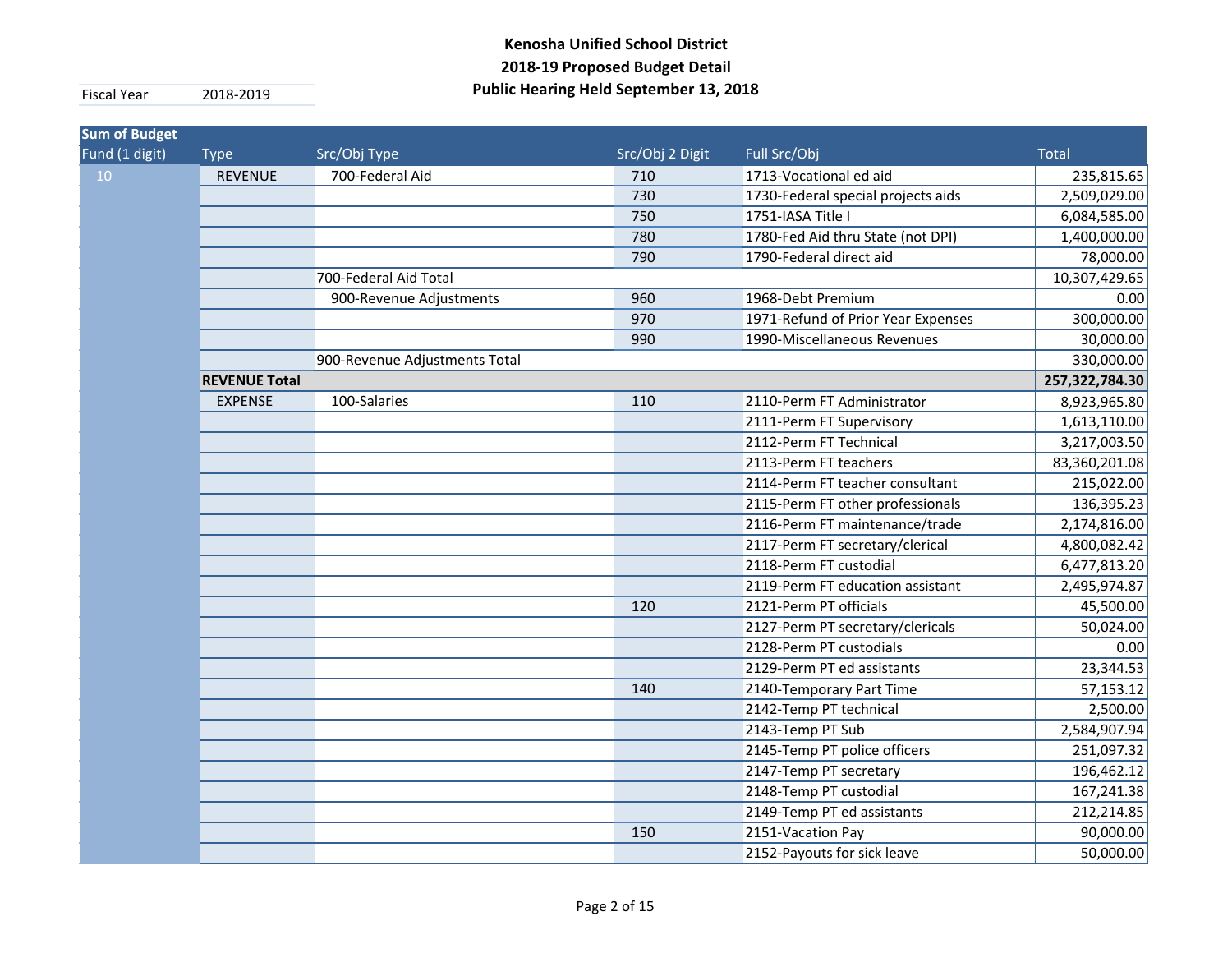| <b>Sum of Budget</b> |                    |                        |                 |                                   |               |  |
|----------------------|--------------------|------------------------|-----------------|-----------------------------------|---------------|--|
| Fund (1 digit)       | <b>Type</b>        | Src/Obj Type           | Src/Obj 2 Digit | Full Src/Obj                      | <b>Total</b>  |  |
| 10                   | <b>EXPENSE</b>     | 100-Salaries           | 150             | 2153-Payouts for AST retirements  | 10,000.00     |  |
|                      |                    |                        | 160             | 2162-Overtime-technical           | 10,110.00     |  |
|                      |                    |                        |                 | 2164-Overtime-ed interpreters     | 90.00         |  |
|                      |                    |                        |                 | 2166-Overtime-trades              | 75,000.00     |  |
|                      |                    |                        |                 | 2167-Overtime-secretary/clerical  | 32,948.25     |  |
|                      |                    |                        |                 | 2168-Overtime-custodial           | 158,503.77    |  |
|                      |                    |                        |                 | 2169-Overtime-ed assistants       | 428.44        |  |
|                      |                    |                        | 170             | 2170-Add'l pay - Dept Chair       | 400,542.85    |  |
|                      |                    |                        |                 | 2171-Add'l pay-extra assignment   | 430,924.94    |  |
|                      |                    |                        |                 | 2172-Add'l pay-teacher subs       | 2,720.20      |  |
|                      |                    |                        |                 | 2173-Add'l pay-coaching           | 997,809.40    |  |
|                      |                    |                        |                 | 2175-Non-employee pay             | 60,500.00     |  |
|                      |                    |                        |                 | 2178-Curriculum writing           | 124,337.99    |  |
|                      |                    |                        |                 | 2179-Other pay-NOT OT             | 767,095.64    |  |
|                      |                    |                        | 190             | 2192-Pay/school functions         | 16,332.41     |  |
|                      | 100-Salaries Total |                        |                 |                                   |               |  |
|                      |                    | 200-Benefits           | 210             | 2212-WRS Contribution-Cert ER     | 6,262,828.18  |  |
|                      |                    |                        |                 | 2214-WRS Contribution-NonCert ER  | 1,479,417.22  |  |
|                      |                    |                        |                 | 2218-Contr to OPEB Trust          | 4,978,203.44  |  |
|                      |                    |                        | 220             | 2222-Fica/medicare                | 9,006,129.63  |  |
|                      |                    |                        | 230             | 2230-Life insurance               | 342,970.00    |  |
|                      |                    |                        | 240             | 2241-Health insurance             | 36,164,211.43 |  |
|                      |                    |                        |                 | 2243-Dental insurance             | 2,025,359.98  |  |
|                      |                    |                        | 250             | 2251-Long term disab insurance    | 211,799.62    |  |
|                      |                    |                        |                 | 2253-Worker's compensation        | 1,177,883.46  |  |
|                      |                    |                        | 290             | 2290-Employment physicals         | 2,000.00      |  |
|                      |                    |                        |                 | 2291-Credit reimbursements        | 50,000.00     |  |
|                      |                    |                        |                 | 2295-Other Contractual Benefits   | 0.00          |  |
|                      |                    | 200-Benefits Total     |                 |                                   | 61,700,802.96 |  |
|                      |                    | 300-Purchased Services | 310             | 2310-Athletic officials           | 128,123.59    |  |
|                      |                    |                        |                 | 2311-Prof/tech services           | 945,963.93    |  |
|                      |                    |                        |                 | 2312-Conference Registration Fees | 157,910.06    |  |
|                      |                    |                        |                 | 2313-Pupil services               | 1,221,904.39  |  |
|                      |                    |                        |                 | 2314-Staff services               | 175,461.37    |  |
|                      |                    |                        |                 |                                   |               |  |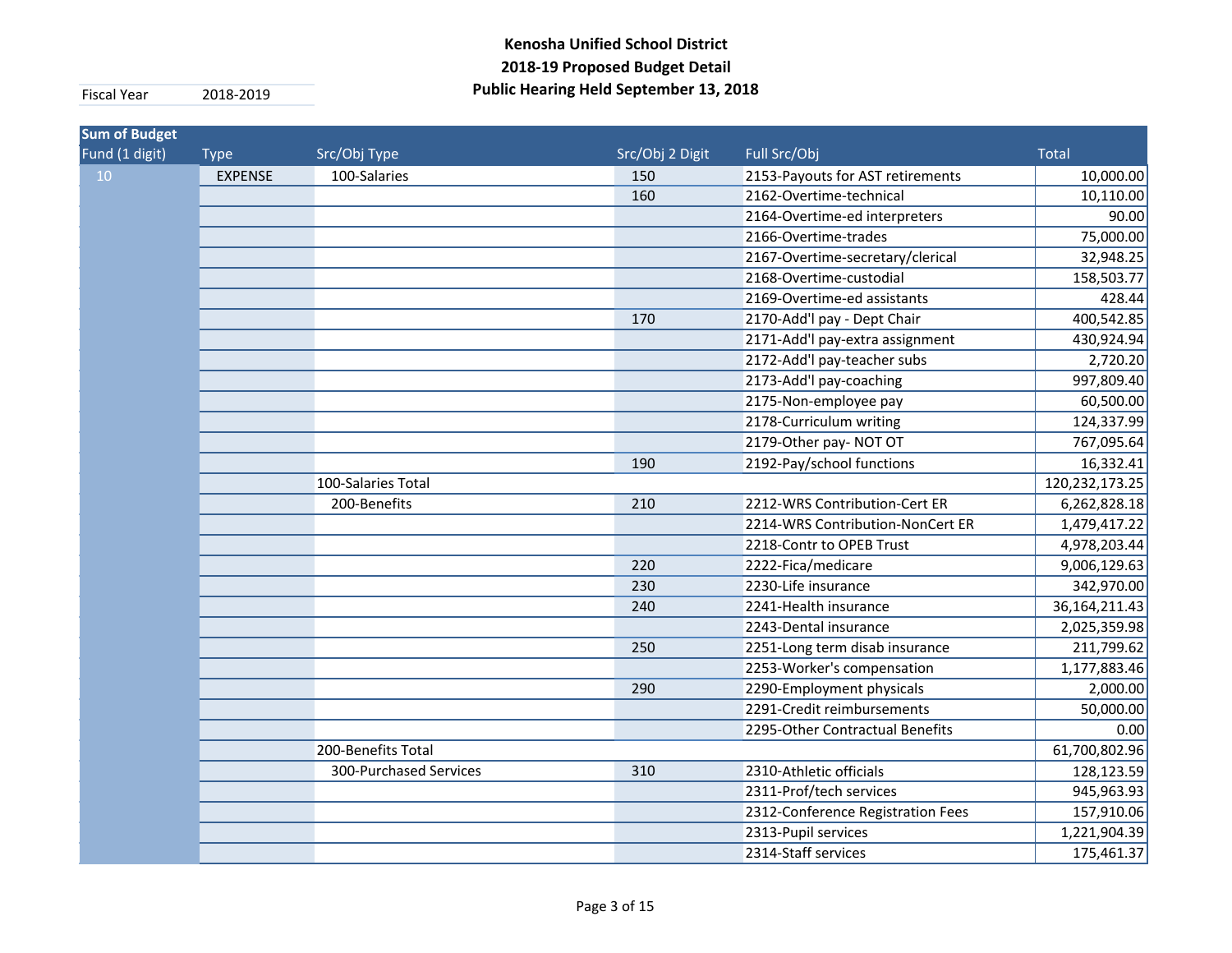| <b>Sum of Budget</b><br>Fund (1 digit) | <b>Type</b>    | Src/Obj Type                 | Src/Obj 2 Digit | Full Src/Obj                        | <b>Total</b>  |
|----------------------------------------|----------------|------------------------------|-----------------|-------------------------------------|---------------|
| 10                                     | <b>EXPENSE</b> | 300-Purchased Services       | 310             | 2315-Consulting services            | 201,847.40    |
|                                        |                |                              |                 | 2316-Site Rentals-Off KUSD Property | 37,317.32     |
|                                        |                |                              |                 | 2317-Independent Contractor         | 190,763.19    |
|                                        |                |                              |                 | 2318-Legal Services                 | 163,940.00    |
|                                        |                |                              |                 | 2319-Parent services                | 595.00        |
|                                        |                |                              | 320             | 2324-Equipment maintenance          | 183,325.76    |
|                                        |                |                              |                 | 2325-Vehicle Maintenance            | 50,000.00     |
|                                        |                |                              |                 | 2327-Construction services          | 1,663,542.28  |
|                                        |                |                              |                 | 2329-Property services              | 757,659.59    |
|                                        |                |                              | 330             | 2331-Gas for heat                   | 1,157,126.91  |
|                                        |                |                              |                 | 2334-Electricity for Heat           | 152.98        |
|                                        |                |                              |                 | 2335-Gas for other than heat        | 436.00        |
|                                        |                |                              |                 | 2336-Electricity                    | 2,917,273.00  |
|                                        |                |                              |                 | 2337-Water services                 | 446,000.00    |
|                                        |                |                              |                 | 2339-Energy conservation            | 450,000.00    |
|                                        |                |                              | 340             | 2341-Pupil Bus Travel(func 2567)    | 4,285,094.99  |
|                                        |                |                              |                 | 2342-Employee Travel Exp            | 608,776.11    |
|                                        |                |                              |                 | 2343-Empl in-dist mileage           | 30,493.23     |
|                                        |                |                              |                 | 2344-Recruitment travel             | 10,000.00     |
|                                        |                |                              |                 | 2348-Vehicle Fuel                   | 80,200.00     |
|                                        |                |                              | 350             | 2351-Advertising                    | 70,174.12     |
|                                        |                |                              |                 | 2353-Postage                        | 116,793.63    |
|                                        |                |                              |                 | 2354-Printing & Copying Costs       | 637,059.04    |
|                                        |                |                              |                 | 2355-Telephone                      | 457,962.53    |
|                                        |                |                              |                 | 2356-Educational Television         | 296.00        |
|                                        |                |                              |                 | 2358-On-line Communication          | 79.00         |
|                                        |                |                              |                 | 2359-Other Communication            | 1,192.00      |
|                                        |                |                              | 360             | 2361-Admin computer services        | 741,161.85    |
|                                        |                |                              |                 | 2362-Instruct computing services    | 19,808.63     |
|                                        |                |                              | 380             | 2382-Open enrollment payments       | 3,017,079.00  |
|                                        |                |                              |                 | 2386-Payments to CESA               | 231,718.95    |
|                                        |                |                              |                 | 2387-Tuition Payments(State)        | 1,408,063.48  |
|                                        |                |                              |                 | 2389-Payment to Tech Colleges       | 398,871.52    |
|                                        |                | 300-Purchased Services Total |                 |                                     | 22,964,166.85 |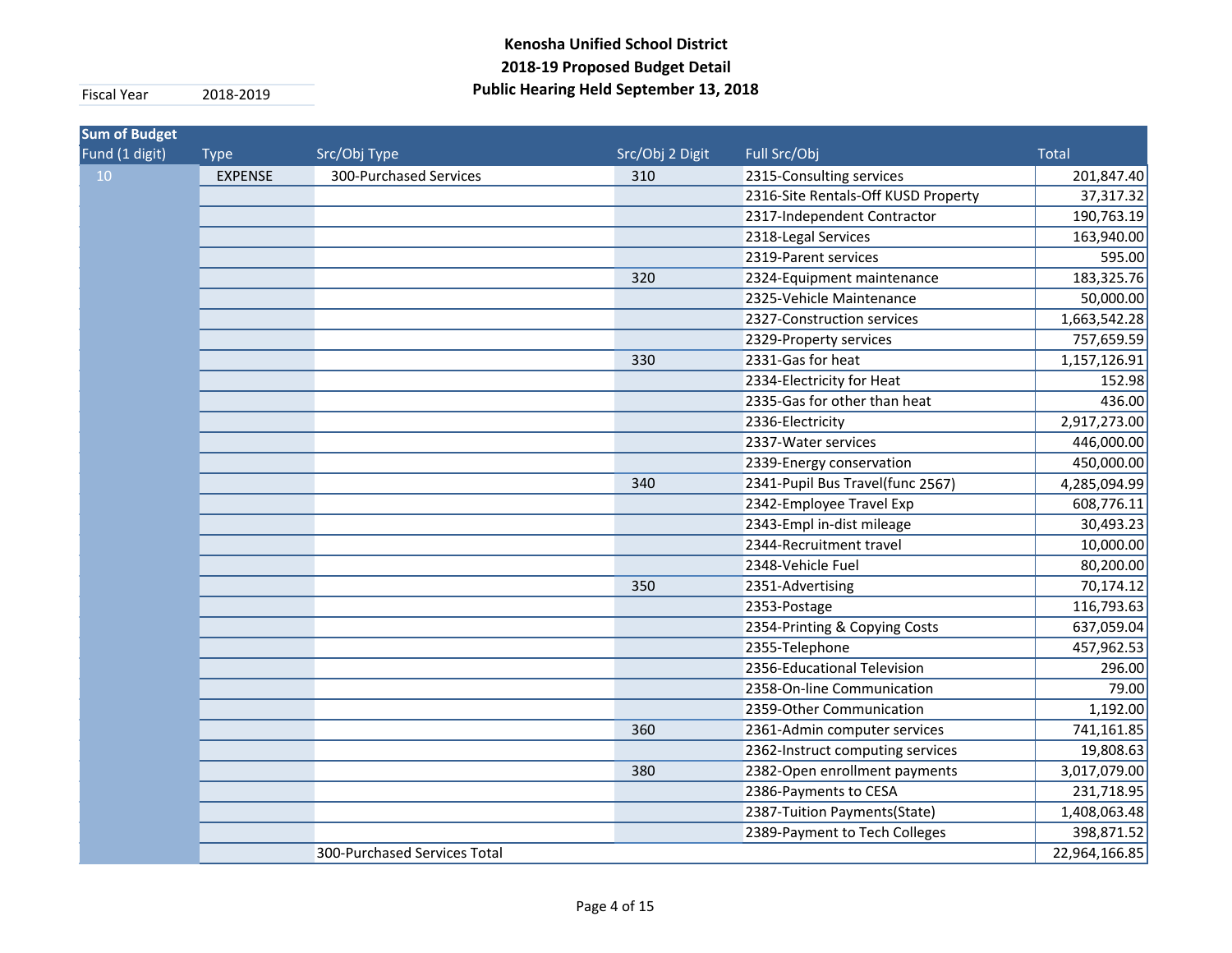| <b>Sum of Budget</b> |                |                    |                 |                                     |               |
|----------------------|----------------|--------------------|-----------------|-------------------------------------|---------------|
| Fund (1 digit)       | <b>Type</b>    | Src/Obj Type       | Src/Obj 2 Digit | Full Src/Obj                        | <b>Total</b>  |
| 10 <sup>°</sup>      | <b>EXPENSE</b> | 400-Supplies       | 410             | 2410-General Supplies (SPED only)   | 0.00          |
|                      |                |                    |                 | 2411-General supplies               | 7,634,950.50  |
|                      |                |                    |                 | 2413-Printer Toner & Printer Ink    | 112,490.96    |
|                      |                |                    |                 | 2415-Food supplies                  | 183,556.09    |
|                      |                |                    |                 | 2416-Medical supplies               | 33,437.37     |
|                      |                |                    |                 | 2417-Copier & Printer Paper         | 210,612.25    |
|                      |                |                    | 420             | 2420-Apparel                        | 16,801.34     |
|                      |                |                    | 430             | 2431-AV materials (Instructional)   | 11,471.14     |
|                      |                |                    |                 | 2432-Library books (Instructional)  | 391,086.50    |
|                      |                |                    |                 | 2433-Newspapers (Instructional)     | 8,252.00      |
|                      |                |                    |                 | 2434-Periodicals (Instructional)    | 16,294.86     |
|                      |                |                    |                 | 2435-Software (Instructional)       | 825,599.54    |
|                      |                |                    |                 | 2436-CSF Computers & Equipment      | 123,586.82    |
|                      |                |                    |                 | 2439-Professional Books-OtherMedia  | 382,073.87    |
|                      |                |                    | 440             | 2440-Small Equip <\$1000 (non-tech) | 1,850,450.62  |
|                      |                |                    |                 | 2442-Equip \$1000-5000 (non-tech)   | 122,930.96    |
|                      |                |                    |                 | 2444-Furnishings <\$1000 each       | 169,605.85    |
|                      |                |                    |                 | 2447-Tech Equip \$1000-5000         | 385,448.28    |
|                      |                |                    |                 | 2448-Small Technical Equip <\$1000  | 1,587,326.00  |
|                      |                |                    | 450             | 2450-Objects for resale             | $-6,544.20$   |
|                      |                |                    | 460             | 2460-Equipment Components           | 0.00          |
|                      |                |                    | 470             | 2470-Textbooks                      | 422,801.87    |
|                      |                |                    |                 | 2471-Workbooks                      | 161,754.50    |
|                      |                |                    | 480             | 2480-Software (Non-Instructional)   | 321,364.59    |
|                      |                |                    | 490             | 2490-Media rentals                  | 6,025.63      |
|                      |                |                    |                 | 2491-Prof Materials(Non-Instructnl) | 44,876.28     |
|                      |                |                    |                 | 2498-Athletic Reimbursement         | $-19,428.96$  |
|                      |                | 400-Supplies Total |                 |                                     | 14,996,824.66 |
|                      |                | 500-Capital Outlay | 510             | 2517-Land Rental                    | 8,000.00      |
|                      |                |                    | 520             | 2521-Land Improvements-Additions    | 1,300.00      |
|                      |                |                    | 530             | 2537-Building Rental (Long Term)    | 403,000.04    |
|                      |                |                    | 540             | 2541-Building Improvement-Additions | 83,989.14     |
|                      |                |                    |                 | 2542-Building Imprv Remodel/Replace | 410,104.09    |
|                      |                |                    | 550             | 2552-New Equip > \$5000 (ea.)       | 160,224.82    |
|                      |                |                    |                 |                                     |               |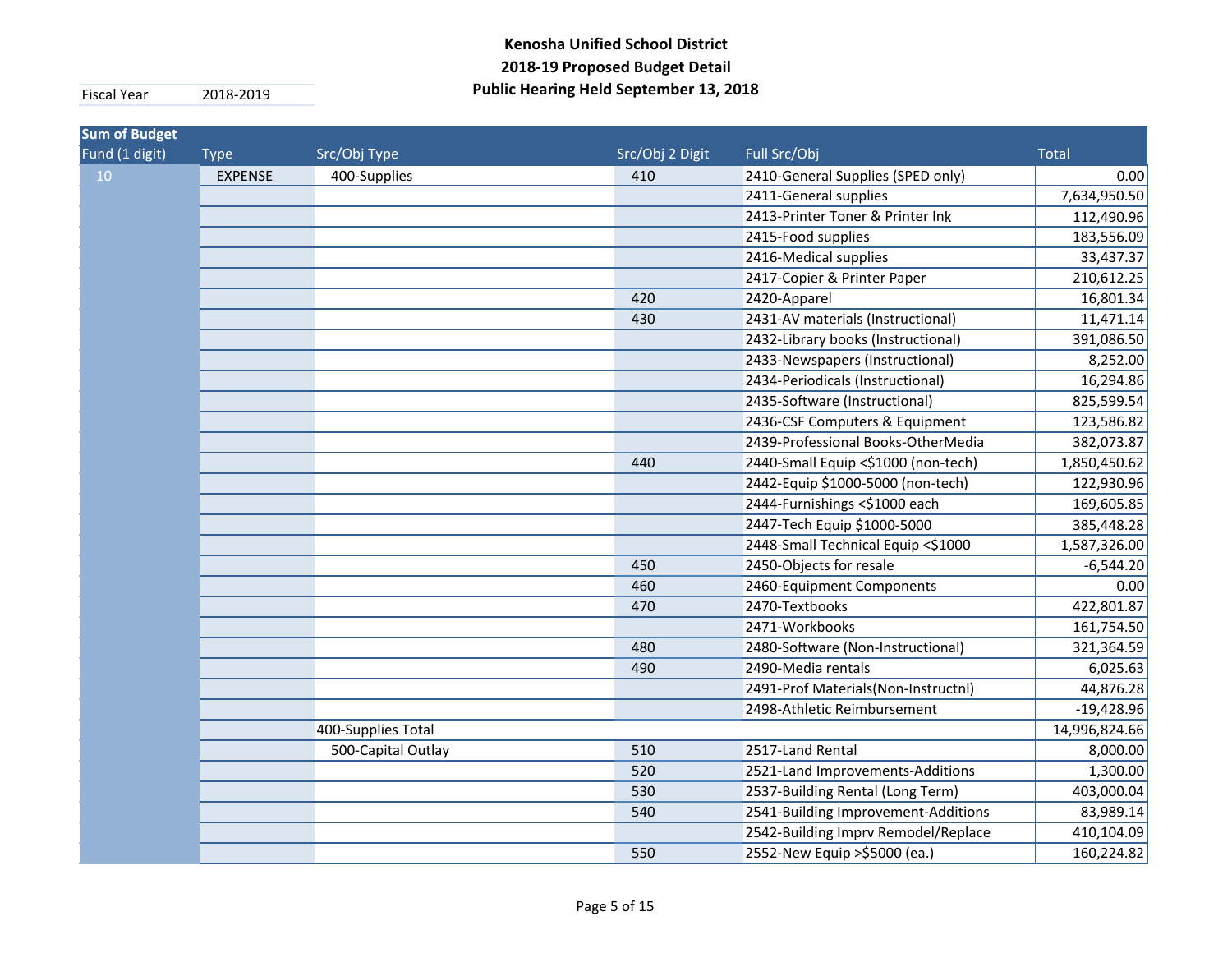| <b>Sum of Budget</b> |                      |                          |                 |                                      |                |
|----------------------|----------------------|--------------------------|-----------------|--------------------------------------|----------------|
| Fund (1 digit)       | <b>Type</b>          | Src/Obj Type             | Src/Obj 2 Digit | Full Src/Obj                         | <b>Total</b>   |
| 10 <sup>°</sup>      | <b>EXPENSE</b>       | 500-Capital Outlay       | 550             | 2557-New Tech Equip \$1000-5000(ea.) | 0.00           |
|                      |                      |                          |                 | 2558-New Tech Equip > \$5000(ea.)    | 49,371.00      |
|                      |                      |                          | 560             | 2561-Replace Equip \$1000-5000 (ea.) | 0.00           |
|                      |                      |                          |                 | 2562-Replace Equip > \$5000 (ea.)    | 62,793.16      |
|                      |                      |                          |                 | 2568-Replace Technical Equip >\$5000 | 30,930.75      |
|                      |                      |                          | 570             | 2571-Equipment rental                | 1,520.00       |
|                      |                      |                          |                 | 2572-Vehicle rental                  | 202,091.13     |
|                      |                      | 500-Capital Outlay Total |                 |                                      | 1,413,324.13   |
|                      |                      | 600-Debt                 | 680             | 2682-Interest-short term             | 370,443.00     |
|                      |                      |                          | 690             | 2691-Paying agent fees               | 60,000.00      |
|                      |                      | 600-Debt Total           |                 |                                      | 430,443.00     |
|                      |                      | 700-Insurances           | 710             | 2711-Liability insurance             | 250,150.00     |
|                      |                      |                          |                 | 2712-Property insurance              | 340,000.00     |
|                      |                      |                          |                 | 2716-Student insurance               | 0.00           |
|                      |                      |                          | 730             | 2730-Unemployment comp.              | 75,000.00      |
|                      |                      | 700-Insurances Total     |                 |                                      | 665,150.00     |
|                      |                      | 800-Transfers            | 820             | 2827-Gen Operating Trans Out to 27   | 32,841,803.81  |
|                      |                      |                          | 830             | 2838-Operating Transfer to F38       | 500,000.00     |
|                      |                      | 800-Transfers Total      |                 |                                      | 33,341,803.81  |
|                      |                      | 900-Other                | 940             | 2941-District dues/fees              | 86,393.00      |
|                      |                      |                          |                 | 2942-Employee dues/fees              | 78,547.30      |
|                      |                      |                          |                 | 2943-Student dues/fees               | 131,530.09     |
|                      |                      |                          |                 | 2944-False alarm fees                | 19,878.00      |
|                      |                      |                          |                 | 2945-Bank/Credit Card Fees           | 30,000.00      |
|                      |                      |                          | 960             | 2969-Accounting adjustments          | 1,044,809.26   |
|                      |                      |                          | 970             | 2971-Refund pr yr/aidable            | 0.00           |
|                      |                      |                          | 990             | 2990-Miscellaneous                   | 186,938.00     |
|                      |                      | 900-Other Total          |                 |                                      | 1,578,095.65   |
|                      | <b>EXPENSE Total</b> |                          |                 |                                      | 257,322,784.31 |
| 20                   | <b>REVENUE</b>       | 100-Oper Trans In        | 110             | 1110-General Operating Trans In      | 32,841,803.81  |
|                      |                      | 100-Oper Trans In Total  |                 |                                      | 32,841,803.81  |
|                      |                      | 200-Local Revenues       | 290             | 1291-Gifts                           | 0.00           |
|                      |                      |                          |                 | 1299-Miscellaneous                   | 11,000.00      |
|                      |                      | 200-Local Revenues Total |                 |                                      | 11,000.00      |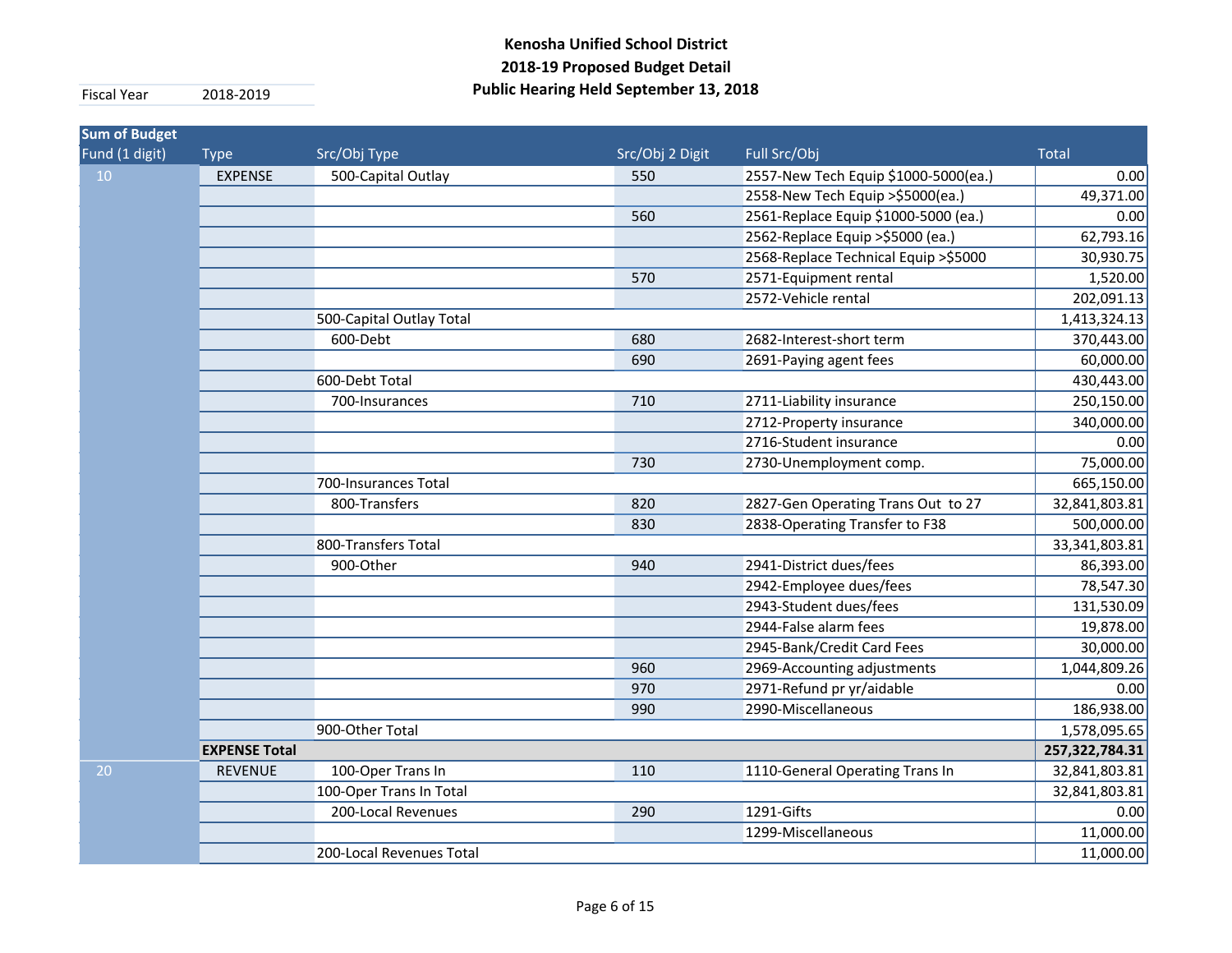| <b>Sum of Budget</b> |                      |                       |                 |                                    |               |
|----------------------|----------------------|-----------------------|-----------------|------------------------------------|---------------|
| Fund (1 digit)       | <b>Type</b>          | Src/Obj Type          | Src/Obj 2 Digit | Full Src/Obj                       | <b>Total</b>  |
| 20                   | <b>REVENUE</b>       | 600-State Aid         | 610             | 1611-State handicap aid            | 10,256,508.00 |
|                      |                      |                       | 620             | 1625-State Categorical Aid         | 130,000.00    |
|                      |                      |                       | 630             | 1630-State special projects aid    | 32,000.00     |
|                      |                      | 600-State Aid Total   |                 |                                    | 10,418,508.00 |
|                      |                      | 700-Federal Aid       | 710             | 1711-High Cost Special Ed Aid      | 35,000.00     |
|                      |                      |                       | 730             | 1730-Federal special projects aids | 4,221,109.00  |
|                      |                      |                       | 780             | 1780-Fed Aid thru State (not DPI)  | 1,600,000.00  |
|                      |                      |                       | 790             | 1790-Federal direct aid            | 2,076,583.00  |
|                      |                      | 700-Federal Aid Total |                 |                                    | 7,932,692.00  |
|                      | <b>REVENUE Total</b> |                       |                 |                                    | 51,204,003.81 |
|                      | <b>EXPENSE</b>       | 100-Salaries          | 110             | 2110-Perm FT Administrator         | 472,086.00    |
|                      |                      |                       |                 | 2112-Perm FT Technical             | 147,960.50    |
|                      |                      |                       |                 | 2113-Perm FT teachers              | 23,326,905.21 |
|                      |                      |                       |                 | 2114-Perm FT teacher consultant    | 319,811.96    |
|                      |                      |                       |                 | 2115-Perm FT other professionals   | 225,701.96    |
|                      |                      |                       |                 | 2117-Perm FT secretary/clerical    | 329,788.38    |
|                      |                      |                       |                 | 2118-Perm FT custodial             | 23,827.44     |
|                      |                      |                       |                 | 2119-Perm FT education assistant   | 4,198,102.10  |
|                      |                      |                       | 140             | 2140-Temporary Part Time           | 0.00          |
|                      |                      |                       |                 | 2143-Temp PT Sub                   | 313,866.00    |
|                      |                      |                       |                 | 2145-Temp PT police officers       | 11,800.00     |
|                      |                      |                       |                 | 2147-Temp PT secretary             | 200.00        |
|                      |                      |                       |                 | 2149-Temp PT ed assistants         | 115,434.00    |
|                      |                      |                       | 160             | 2164-Overtime-ed interpreters      | 1,500.00      |
|                      |                      |                       |                 | 2167-Overtime-secretary/clerical   | 175.00        |
|                      |                      |                       |                 | 2169-Overtime-ed assistants        | 1,100.00      |
|                      |                      |                       | 170             | 2170-Add'l pay - Dept Chair        | 47,200.00     |
|                      |                      |                       |                 | 2171-Add'l pay-extra assignment    | 38,012.00     |
|                      |                      |                       |                 | 2179-Other pay- NOT OT             | 2,411.00      |
|                      |                      |                       | 190             | 2190-Longevity pay                 | 200.00        |
|                      |                      | 100-Salaries Total    |                 |                                    | 29,576,081.55 |
|                      |                      | 200-Benefits          | 210             | 2212-WRS Contribution-Cert ER      | 1,623,678.61  |
|                      |                      |                       |                 | 2214-WRS Contribution-NonCert ER   | 328,712.70    |
|                      |                      |                       |                 | 2218-Contr to OPEB Trust           | 1,298,897.53  |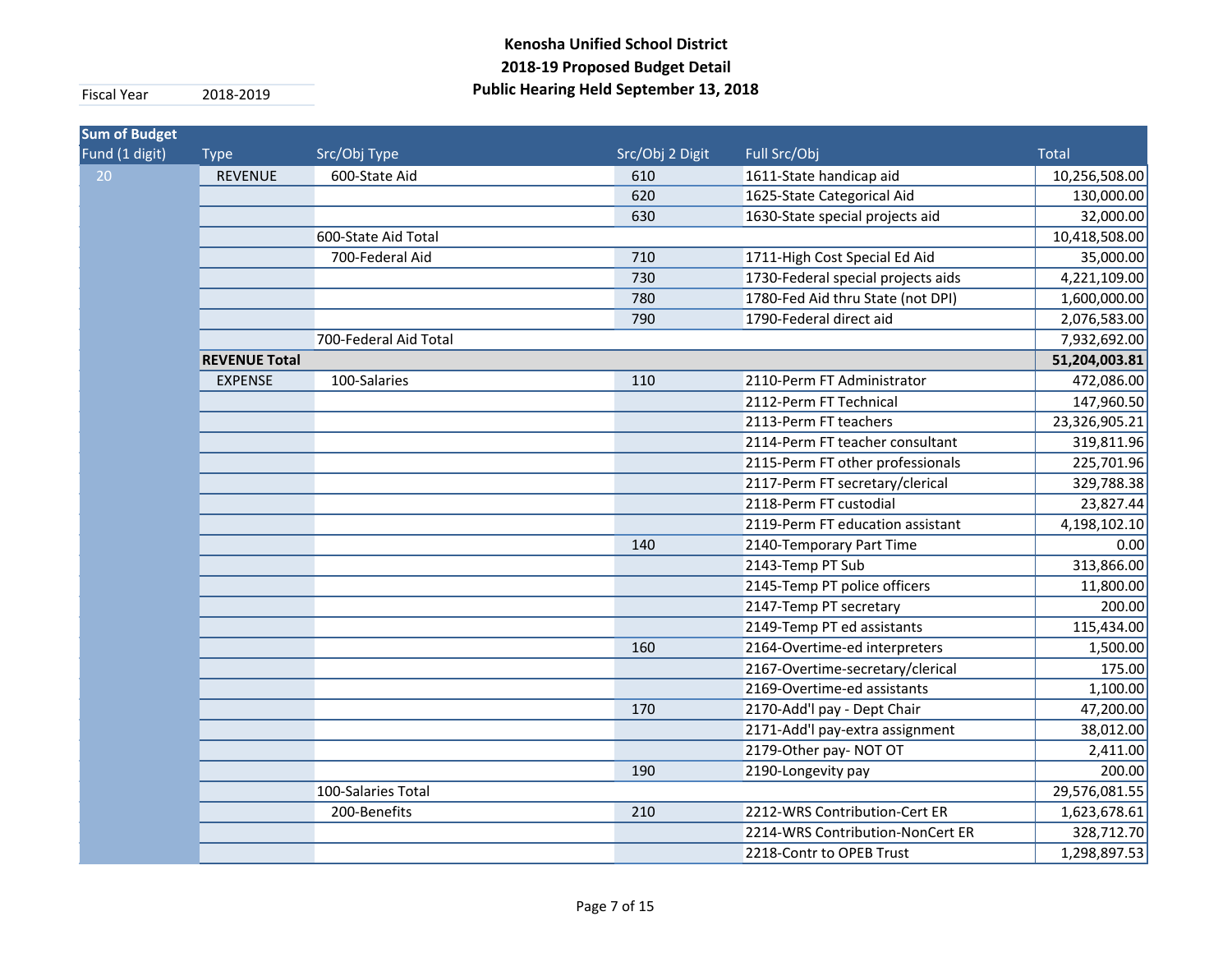| <b>Sum of Budget</b> |                |                              |                 |                                     |               |
|----------------------|----------------|------------------------------|-----------------|-------------------------------------|---------------|
| Fund (1 digit)       | <b>Type</b>    | Src/Obj Type                 | Src/Obj 2 Digit | Full Src/Obj                        | <b>Total</b>  |
| 20                   | <b>EXPENSE</b> | 200-Benefits                 | 220             | 2222-Fica/medicare                  | 2,264,999.71  |
|                      |                |                              | 230             | 2230-Life insurance                 | 85,759.84     |
|                      |                |                              | 240             | 2241-Health insurance               | 11,555,776.78 |
|                      |                |                              |                 | 2242-Vision Insurance               | 0.00          |
|                      |                |                              |                 | 2243-Dental insurance               | 643,178.00    |
|                      |                |                              | 250             | 2251-Long term disab insurance      | 55,411.69     |
|                      |                |                              |                 | 2253-Worker's compensation          | 296,139.23    |
|                      |                | 200-Benefits Total           |                 |                                     | 18,152,554.09 |
|                      |                | 300-Purchased Services       | 310             | 2311-Prof/tech services             | 0.00          |
|                      |                |                              |                 | 2312-Conference Registration Fees   | 13,234.00     |
|                      |                |                              |                 | 2313-Pupil services                 | 0.00          |
|                      |                |                              |                 | 2315-Consulting services            | 0.00          |
|                      |                |                              |                 | 2316-Site Rentals-Off KUSD Property | 0.00          |
|                      |                |                              |                 | 2317-Independent Contractor         | 4,500.00      |
|                      |                |                              |                 | 2319-Parent services                | 0.00          |
|                      |                |                              | 320             | 2324-Equipment maintenance          | 0.00          |
|                      |                |                              |                 | 2327-Construction services          | 150,000.00    |
|                      |                |                              | 330             | 2336-Electricity                    | 0.00          |
|                      |                |                              |                 | 2337-Water services                 | 0.00          |
|                      |                |                              | 340             | 2341-Pupil Bus Travel(func 2567)    | 2,906,318.90  |
|                      |                |                              |                 | 2342-Employee Travel Exp            | 9,134.00      |
|                      |                |                              |                 | 2343-Empl in-dist mileage           | 3,370.00      |
|                      |                |                              |                 | 2349-Other Travel-SpEd              | 3,000.00      |
|                      |                |                              | 350             | 2351-Advertising                    | 0.00          |
|                      |                |                              |                 | 2353-Postage                        | 0.00          |
|                      |                |                              |                 | 2354-Printing & Copying Costs       | 150.00        |
|                      |                |                              |                 | 2355-Telephone                      | 4,000.00      |
|                      |                |                              | 370             | 2370-Payment to Non-Governmental    | 7,000.00      |
|                      |                |                              | 380             | 2386-Payments to CESA               | 0.00          |
|                      |                |                              |                 | 2389-Payment to Tech Colleges       | 10,607.00     |
|                      |                | 300-Purchased Services Total |                 |                                     | 3,111,313.90  |
|                      |                | 400-Supplies                 | 410             | 2410-General Supplies (SPED only)   | 500.00        |
|                      |                |                              |                 | 2411-General supplies               | 188,928.03    |
|                      |                |                              |                 | 2413-Printer Toner & Printer Ink    | 1,273.00      |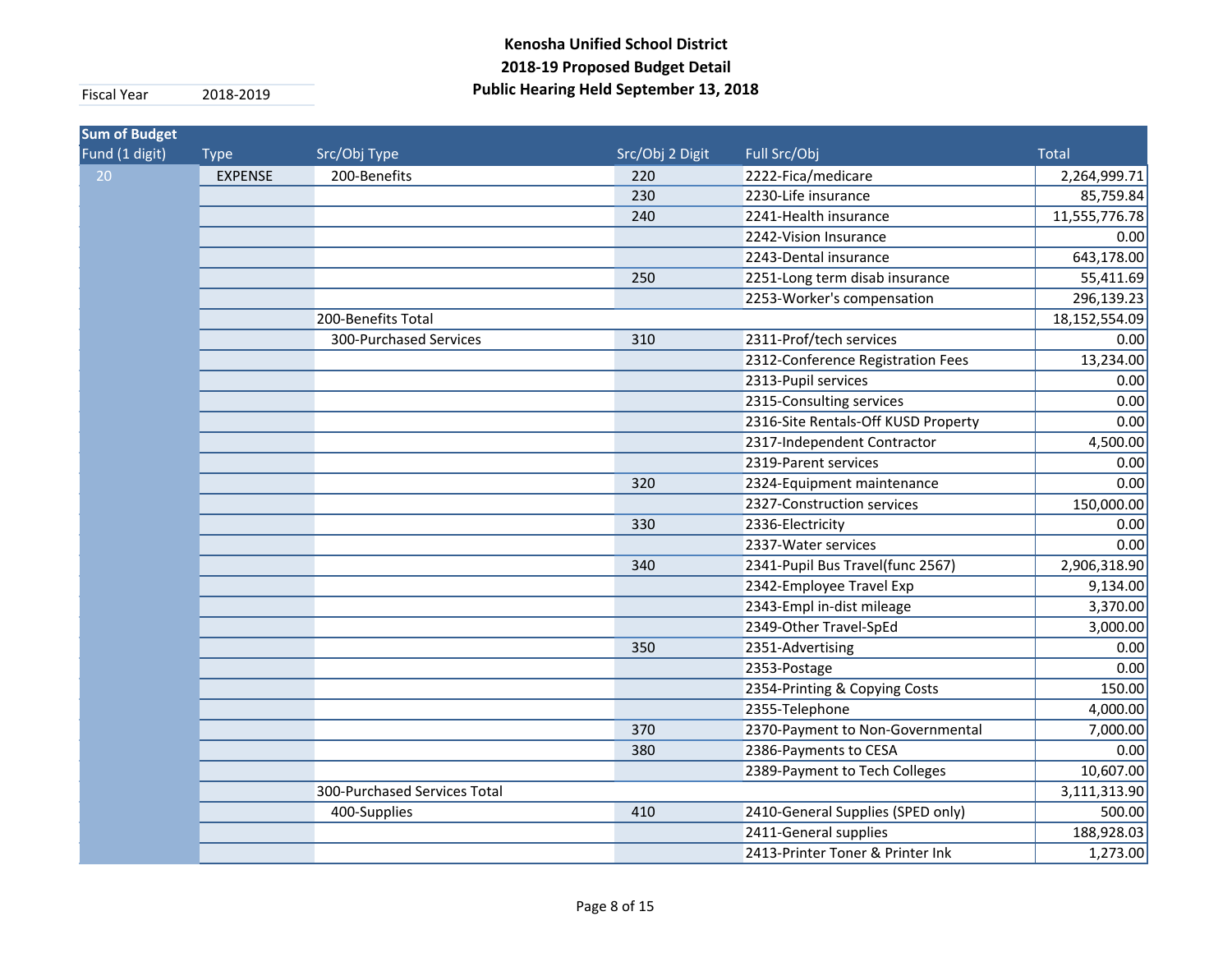| <b>Sum of Budget</b><br>Fund (1 digit) | <b>Type</b>          | Src/Obj Type             | Src/Obj 2 Digit | Full Src/Obj                        | <b>Total</b>  |
|----------------------------------------|----------------------|--------------------------|-----------------|-------------------------------------|---------------|
| 20                                     | <b>EXPENSE</b>       | 400-Supplies             | 410             | 2415-Food supplies                  | 333.00        |
|                                        |                      |                          |                 | 2416-Medical supplies               | 1,500.00      |
|                                        |                      |                          |                 | 2417-Copier & Printer Paper         | 360.00        |
|                                        |                      |                          | 420             | 2420-Apparel                        | 0.00          |
|                                        |                      |                          | 430             | 2434-Periodicals (Instructional)    | 0.00          |
|                                        |                      |                          |                 | 2435-Software (Instructional)       | 17,145.56     |
|                                        |                      |                          |                 | 2439-Professional Books-OtherMedia  | 0.00          |
|                                        |                      |                          | 440             | 2440-Small Equip <\$1000 (non-tech) | 4,545.00      |
|                                        |                      |                          |                 | 2442-Equip \$1000-5000 (non-tech)   | 2,810.00      |
|                                        |                      |                          |                 | 2444-Furnishings <\$1000 each       | 920.00        |
|                                        |                      |                          |                 | 2447-Tech Equip \$1000-5000         | 0.00          |
|                                        |                      |                          |                 | 2448-Small Technical Equip <\$1000  | 4,852.00      |
|                                        |                      |                          | 450             | 2450-Objects for resale             | 0.00          |
|                                        |                      |                          | 460             | 2460-Equipment Components           | 0.00          |
|                                        |                      |                          | 470             | 2470-Textbooks                      | 0.00          |
|                                        |                      |                          |                 | 2471-Workbooks                      | 0.00          |
|                                        |                      |                          | 480             | 2480-Software (Non-Instructional)   | 7,245.22      |
|                                        |                      |                          | 490             | 2490-Media rentals                  | 0.00          |
|                                        |                      |                          |                 | 2491-Prof Materials(Non-Instructnl) | 800.00        |
|                                        |                      | 400-Supplies Total       |                 |                                     | 231,211.81    |
|                                        |                      | 500-Capital Outlay       | 540             | 2542-Building Imprv Remodel/Replace | 3,195.00      |
|                                        |                      |                          | 550             | 2551-New Equip \$1000-5000 (ea.)    | 0.00          |
|                                        |                      |                          |                 | 2552-New Equip >\$5000 (ea.)        | 0.00          |
|                                        |                      |                          | 570             | 2571-Equipment rental               | 0.00          |
|                                        |                      | 500-Capital Outlay Total |                 |                                     | 3,195.00      |
|                                        |                      | 800-Transfers            | 810             | 2810-General Operating Transfer Out | 136,169.00    |
|                                        |                      | 800-Transfers Total      |                 |                                     | 136,169.00    |
|                                        |                      | 900-Other                | 940             | 2941-District dues/fees             | 2,316.19      |
|                                        |                      |                          |                 | 2942-Employee dues/fees             | 130.00        |
|                                        |                      |                          |                 | 2943-Student dues/fees              | 1,655.00      |
|                                        |                      |                          |                 | 2949-Other Dues/Fees                | 0.00          |
|                                        |                      |                          | 960             | 2969-Accounting adjustments         | $-10,622.73$  |
|                                        |                      | 900-Other Total          |                 |                                     | $-6,521.54$   |
|                                        | <b>EXPENSE Total</b> |                          |                 |                                     | 51,204,003.81 |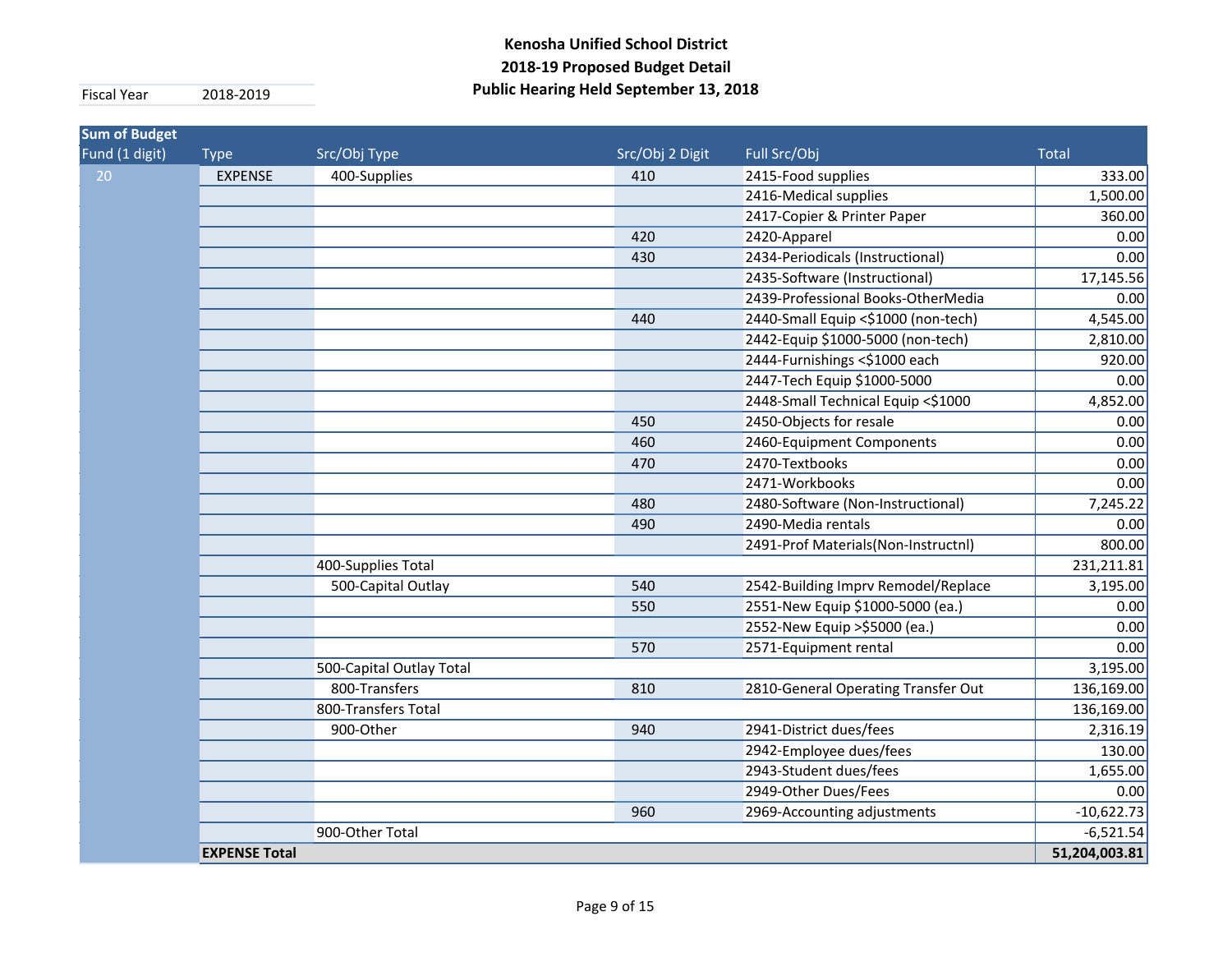| <b>Sum of Budget</b> |                      |                               |                 |                                    |               |
|----------------------|----------------------|-------------------------------|-----------------|------------------------------------|---------------|
| Fund (1 digit)       | <b>Type</b>          | Src/Obj Type                  | Src/Obj 2 Digit | Full Src/Obj                       | <b>Total</b>  |
| 30                   | <b>REVENUE</b>       | 100-Oper Trans In             | 110             | 1110-General Operating Trans In    | 500,000.00    |
|                      |                      | 100-Oper Trans In Total       |                 |                                    | 500,000.00    |
|                      |                      | 200-Local Revenues            | 210             | 1211-Property taxes                | 14,186,884.00 |
|                      |                      |                               | 280             | 1280-Interest income               | 5,700.00      |
|                      |                      | 200-Local Revenues Total      |                 |                                    | 14,192,584.00 |
|                      |                      | 900-Revenue Adjustments       | 970             | 1971-Refund of Prior Year Expenses | 689,532.00    |
|                      |                      | 900-Revenue Adjustments Total |                 |                                    | 689,532.00    |
|                      | <b>REVENUE Total</b> |                               |                 |                                    | 15,382,116.00 |
|                      | <b>EXPENSE</b>       | 600-Debt                      | 670             | 2674-Principal/State Trust         | 3,175,000.00  |
|                      |                      |                               |                 | 2675-Principal-long term bond      | 5,620,000.00  |
|                      |                      |                               | 680             | 2684-Interest/State Trust          | 731,983.00    |
|                      |                      |                               |                 | 2685-Long Term Bond Interest       | 6,095,430.00  |
|                      |                      | 600-Debt Total                |                 |                                    | 15,622,413.00 |
|                      | <b>EXPENSE Total</b> |                               |                 |                                    | 15,622,413.00 |
| 40                   | <b>REVENUE</b>       | 200-Local Revenues            | 280             | 1280-Interest income               | 330,000.00    |
|                      |                      | 200-Local Revenues Total      |                 |                                    | 330,000.00    |
|                      | <b>REVENUE Total</b> |                               |                 |                                    | 330,000.00    |
|                      | <b>EXPENSE</b>       | 100-Salaries                  | 160             | 2168-Overtime-custodial            | 0.00          |
|                      |                      | 100-Salaries Total            |                 |                                    | 0.00          |
|                      |                      | 200-Benefits                  | 210             | 2214-WRS Contribution-NonCert ER   | 0.00          |
|                      |                      |                               | 220             | 2222-Fica/medicare                 | 0.00          |
|                      |                      |                               | 250             | 2253-Worker's compensation         | 0.00          |
|                      |                      | 200-Benefits Total            |                 |                                    | 0.00          |
|                      |                      | 300-Purchased Services        | 310             | 2318-Legal Services                | 0.00          |
|                      |                      |                               | 320             | 2324-Equipment maintenance         | 0.00          |
|                      |                      |                               |                 | 2327-Construction services         | 12,131,932.00 |
|                      |                      | 300-Purchased Services Total  |                 |                                    | 12,131,932.00 |
|                      | <b>EXPENSE Total</b> |                               |                 |                                    | 12,131,932.00 |
| 50                   | <b>REVENUE</b>       | 200-Local Revenues            | 250             | 1251-Pupil meals                   | 1,000,000.00  |
|                      |                      |                               |                 | 1252-Adult meals                   | 7,000.00      |
|                      |                      |                               |                 | 1254-Snacks                        | 5,000.00      |
|                      |                      |                               |                 | 1257-Breakfast sales               | 57,000.00     |
|                      |                      |                               |                 | 1258-Milk sales                    | 60,000.00     |
|                      |                      |                               |                 | 1259-Ala carte sales               | 900,000.00    |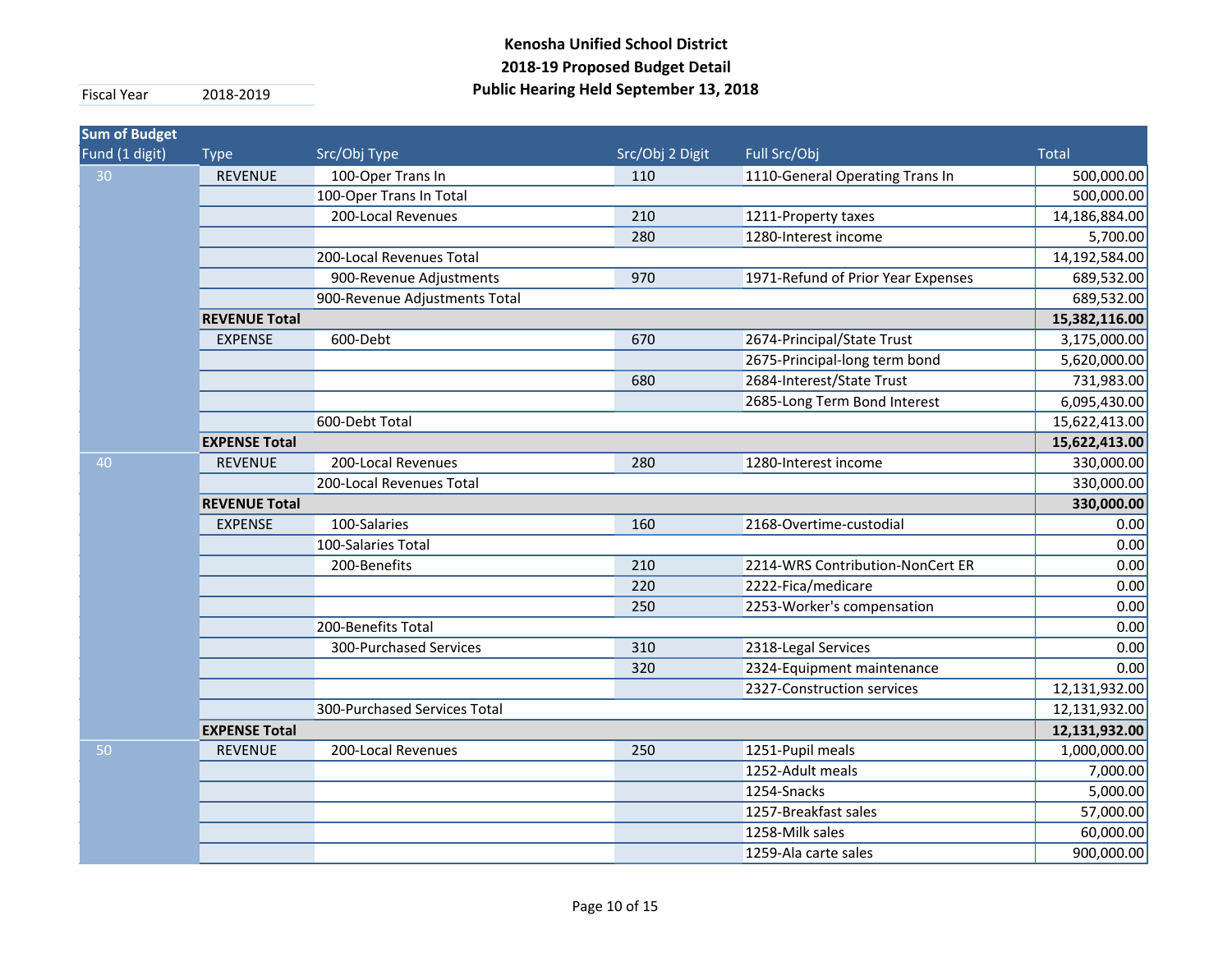| <b>Sum of Budget</b> |                      |                          |                 |                                    |              |
|----------------------|----------------------|--------------------------|-----------------|------------------------------------|--------------|
| Fund (1 digit)       | <b>Type</b>          | Src/Obj Type             | Src/Obj 2 Digit | Full Src/Obj                       | <b>Total</b> |
| 50                   | <b>REVENUE</b>       | 200-Local Revenues       | 280             | 1280-Interest income               | 500.00       |
|                      |                      |                          |                 | 1281-St Interest Income            | 0.00         |
|                      |                      | 200-Local Revenues Total |                 |                                    | 2,029,500.00 |
|                      |                      | 600-State Aid            | 610             | 1617-Food service state aid        | 141,000.00   |
|                      |                      | 600-State Aid Total      |                 |                                    | 141,000.00   |
|                      |                      | 700-Federal Aid          | 710             | 1714-Donated commodities           | 500,000.00   |
|                      |                      |                          |                 | 1717-Food service aid              | 5,888,000.00 |
|                      |                      |                          | 730             | 1730-Federal special projects aids | 215,871.00   |
|                      |                      | 700-Federal Aid Total    |                 |                                    | 6,603,871.00 |
|                      | <b>REVENUE Total</b> |                          |                 |                                    | 8,774,371.00 |
|                      | <b>EXPENSE</b>       | 100-Salaries             | 110             | 2111-Perm FT Supervisory           | 235,586.56   |
|                      |                      |                          |                 | 2117-Perm FT secretary/clerical    | 85,367.19    |
|                      |                      |                          |                 | 2118-Perm FT custodial             | 495,838.38   |
|                      |                      |                          | 120             | 2128-Perm PT custodials            | 334,877.62   |
|                      |                      |                          |                 | 2129-Perm PT ed assistants         | 793,296.96   |
|                      |                      |                          | 140             | 2149-Temp PT ed assistants         | 227,450.50   |
|                      |                      |                          | 160             | 2162-Overtime-technical            | 0.00         |
|                      |                      |                          |                 | 2166-Overtime-trades               | 0.00         |
|                      |                      |                          |                 | 2167-Overtime-secretary/clerical   | 0.00         |
|                      |                      |                          |                 | 2168-Overtime-custodial            | 0.00         |
|                      |                      |                          | 190             | 2190-Longevity pay                 | 1,237.50     |
|                      |                      |                          |                 | 2194-Spec Event Pay (Food Service) | 653.43       |
|                      |                      | 100-Salaries Total       |                 |                                    | 2,174,308.14 |
|                      |                      | 200-Benefits             | 210             | 2212-WRS Contribution-Cert ER      | 0.00         |
|                      |                      |                          |                 | 2214-WRS Contribution-NonCert ER   | 113,583.45   |
|                      |                      |                          |                 | 2218-Contr to OPEB Trust           | 50,305.34    |
|                      |                      |                          | 220             | 2222-Fica/medicare                 | 135,581.88   |
|                      |                      |                          | 230             | 2230-Life insurance                | 3,608.14     |
|                      |                      |                          | 240             | 2241-Health insurance              | 444,314.65   |
|                      |                      |                          |                 | 2243-Dental insurance              | 30,985.88    |
|                      |                      |                          | 250             | 2251-Long term disab insurance     | 1,352.18     |
|                      |                      |                          |                 | 2253-Worker's compensation         | 18,592.71    |
|                      |                      | 200-Benefits Total       |                 |                                    | 798,324.23   |
|                      |                      | 300-Purchased Services   | 310             | 2311-Prof/tech services            | 60,000.00    |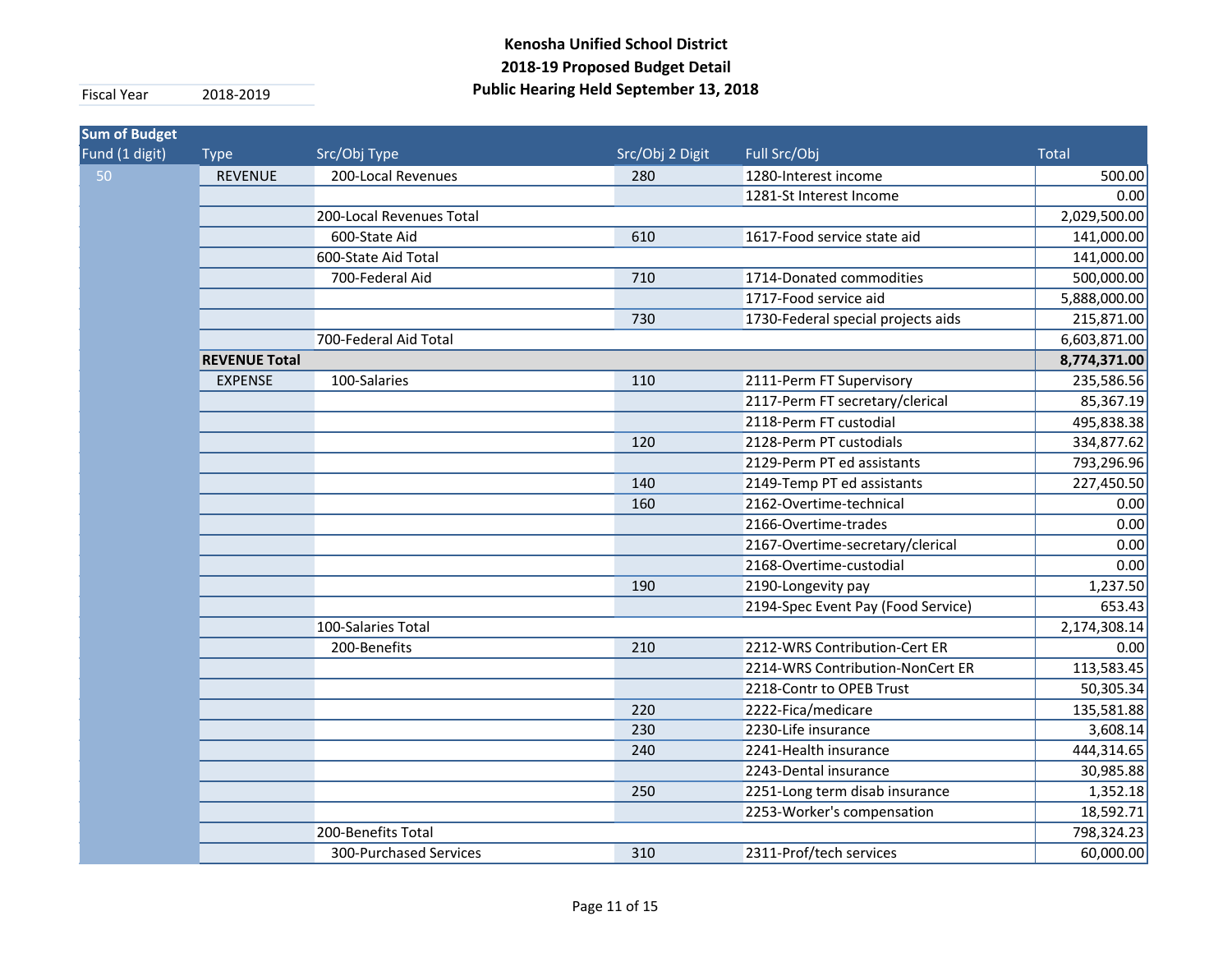| <b>Sum of Budget</b><br>Fund (1 digit) | <b>Type</b>          | Src/Obj Type                 | Src/Obj 2 Digit | Full Src/Obj                         | <b>Total</b> |
|----------------------------------------|----------------------|------------------------------|-----------------|--------------------------------------|--------------|
| 50                                     | <b>EXPENSE</b>       | 300-Purchased Services       | 310             | 2312-Conference Registration Fees    | 0.00         |
|                                        |                      |                              |                 | 2316-Site Rentals-Off KUSD Property  | 0.00         |
|                                        |                      |                              |                 | 2317-Independent Contractor          | 20,000.00    |
|                                        |                      |                              | 320             | 2324-Equipment maintenance           | 100,000.00   |
|                                        |                      |                              |                 | 2327-Construction services           | 0.00         |
|                                        |                      |                              | 340             | 2342-Employee Travel Exp             | 51,000.00    |
|                                        |                      |                              |                 | 2343-Empl in-dist mileage            | 1,000.00     |
|                                        |                      |                              | 350             | 2351-Advertising                     | 275.00       |
|                                        |                      |                              |                 | 2353-Postage                         | 10,000.00    |
|                                        |                      |                              |                 | 2354-Printing & Copying Costs        | 20,000.00    |
|                                        |                      |                              |                 | 2355-Telephone                       | 3,000.00     |
|                                        |                      |                              | 380             | 2387-Tuition Payments(State)         | 3,000.00     |
|                                        |                      | 300-Purchased Services Total |                 |                                      | 268,275.00   |
|                                        |                      | 400-Supplies                 | 410             | 2411-General supplies                | 482,594.66   |
|                                        |                      |                              |                 | 2413-Printer Toner & Printer Ink     | 2,000.00     |
|                                        |                      |                              |                 | 2415-Food supplies                   | 4,784,168.97 |
|                                        |                      |                              |                 | 2417-Copier & Printer Paper          | 500.00       |
|                                        |                      |                              | 420             | 2420-Apparel                         | 0.00         |
|                                        |                      |                              | 440             | 2440-Small Equip <\$1000 (non-tech)  | 14,200.00    |
|                                        |                      |                              |                 | 2442-Equip \$1000-5000 (non-tech)    | 70,000.00    |
|                                        |                      |                              |                 | 2447-Tech Equip \$1000-5000          | 4,000.00     |
|                                        |                      |                              |                 | 2448-Small Technical Equip <\$1000   | 5,000.00     |
|                                        |                      |                              | 480             | 2480-Software (Non-Instructional)    | 65,000.00    |
|                                        |                      |                              | 490             | 2491-Prof Materials(Non-Instructnl)  | 1,000.00     |
|                                        |                      | 400-Supplies Total           |                 |                                      | 5,428,463.63 |
|                                        |                      | 500-Capital Outlay           | 530             | 2537-Building Rental (Long Term)     | 0.00         |
|                                        |                      |                              | 560             | 2561-Replace Equip \$1000-5000 (ea.) | 0.00         |
|                                        |                      |                              |                 | 2562-Replace Equip > \$5000 (ea.)    | 30,000.00    |
|                                        |                      |                              | 570             | 2572-Vehicle rental                  | 0.00         |
|                                        |                      | 500-Capital Outlay Total     |                 |                                      | 30,000.00    |
|                                        |                      | 900-Other                    | 940             | 2942-Employee dues/fees              | 75,000.00    |
|                                        |                      |                              | 960             | 2961-Cash adjustments                | 0.00         |
|                                        |                      | 900-Other Total              |                 |                                      | 75,000.00    |
|                                        | <b>EXPENSE Total</b> |                              |                 |                                      | 8,774,371.00 |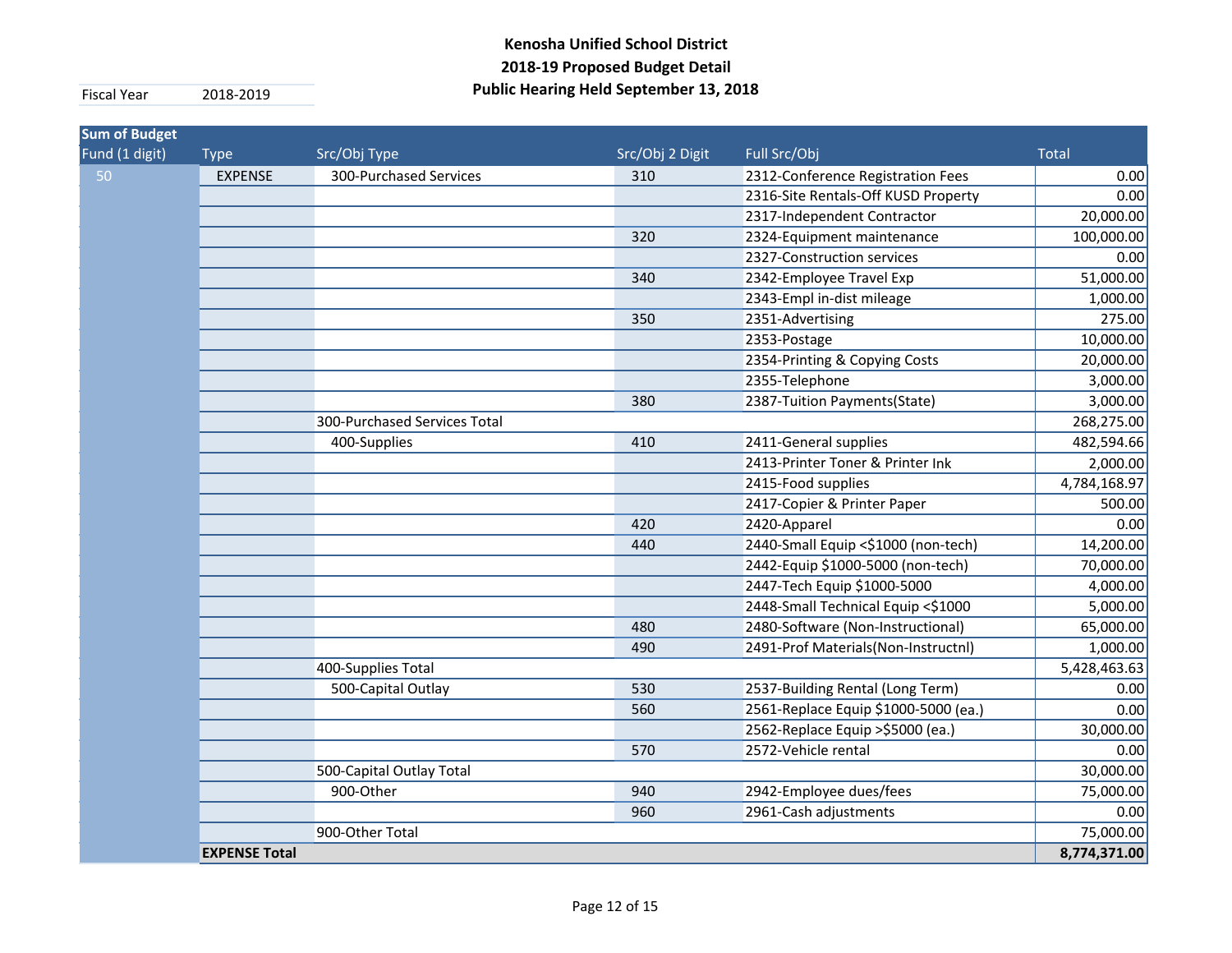| <b>Sum of Budget</b> |                      |                          |                 |                                     |              |
|----------------------|----------------------|--------------------------|-----------------|-------------------------------------|--------------|
| Fund (1 digit)       | <b>Type</b>          | Src/Obj Type             | Src/Obj 2 Digit | Full Src/Obj                        | <b>Total</b> |
| 80                   | <b>REVENUE</b>       | 200-Local Revenues       | 210             | 1211-Property taxes                 | 1,500,000.00 |
|                      |                      |                          |                 | 1219-Other taxes                    | 0.00         |
|                      |                      |                          | 260             | 1262-Resale revenues                | 0.00         |
|                      |                      |                          | 290             | 1291-Gifts                          | 450.00       |
|                      |                      |                          |                 | 1298-Recreation Department Revenues | 43,937.25    |
|                      |                      | 200-Local Revenues Total |                 |                                     | 1,544,387.25 |
|                      | <b>REVENUE Total</b> |                          |                 |                                     |              |
|                      | <b>EXPENSE</b>       | 100-Salaries             | 110             | 2110-Perm FT Administrator          | 95,300.20    |
|                      |                      |                          |                 | 2113-Perm FT teachers               | 78,540.00    |
|                      |                      |                          |                 | 2114-Perm FT teacher consultant     | 6,500.00     |
|                      |                      |                          |                 | 2115-Perm FT other professionals    | 0.00         |
|                      |                      |                          |                 | 2117-Perm FT secretary/clerical     | 184,204.80   |
|                      |                      |                          |                 | 2118-Perm FT custodial              | 0.00         |
|                      |                      |                          |                 | 2119-Perm FT education assistant    | 50,802.26    |
|                      |                      |                          | 120             | 2129-Perm PT ed assistants          | 20,000.00    |
|                      |                      |                          | 140             | 2140-Temporary Part Time            | 45,540.94    |
|                      |                      |                          |                 | 2143-Temp PT Sub                    | 0.00         |
|                      |                      |                          |                 | 2147-Temp PT secretary              | 36,524.80    |
|                      |                      |                          |                 | 2149-Temp PT ed assistants          | 60,350.00    |
|                      |                      |                          | 160             | 2166-Overtime-trades                | 0.00         |
|                      |                      |                          |                 | 2167-Overtime-secretary/clerical    | 0.00         |
|                      |                      |                          |                 | 2168-Overtime-custodial             | 2,436.49     |
|                      |                      |                          |                 | 2169-Overtime-ed assistants         | 86.57        |
|                      |                      |                          | 170             | 2170-Add'l pay - Dept Chair         | 0.00         |
|                      |                      |                          |                 | 2171-Add'l pay-extra assignment     | 9,823.03     |
|                      |                      |                          |                 | 2173-Add'l pay-coaching             | 8,100.00     |
|                      |                      |                          |                 | 2179-Other pay-NOT OT               | 40,105.72    |
|                      |                      |                          | 190             | 2190-Longevity pay                  | 460.00       |
|                      |                      |                          |                 | 2192-Pay/school functions           | 0.00         |
|                      |                      |                          |                 | 2193-Pay/non-school functions       | 2,800.00     |
|                      |                      | 100-Salaries Total       |                 |                                     | 641,574.81   |
|                      |                      | 200-Benefits             | 210             | 2212-WRS Contribution-Cert ER       | 12,404.46    |
|                      |                      |                          |                 | 2214-WRS Contribution-NonCert ER    | 24,525.85    |
|                      |                      |                          |                 | 2218-Contr to OPEB Trust            | 18,790.35    |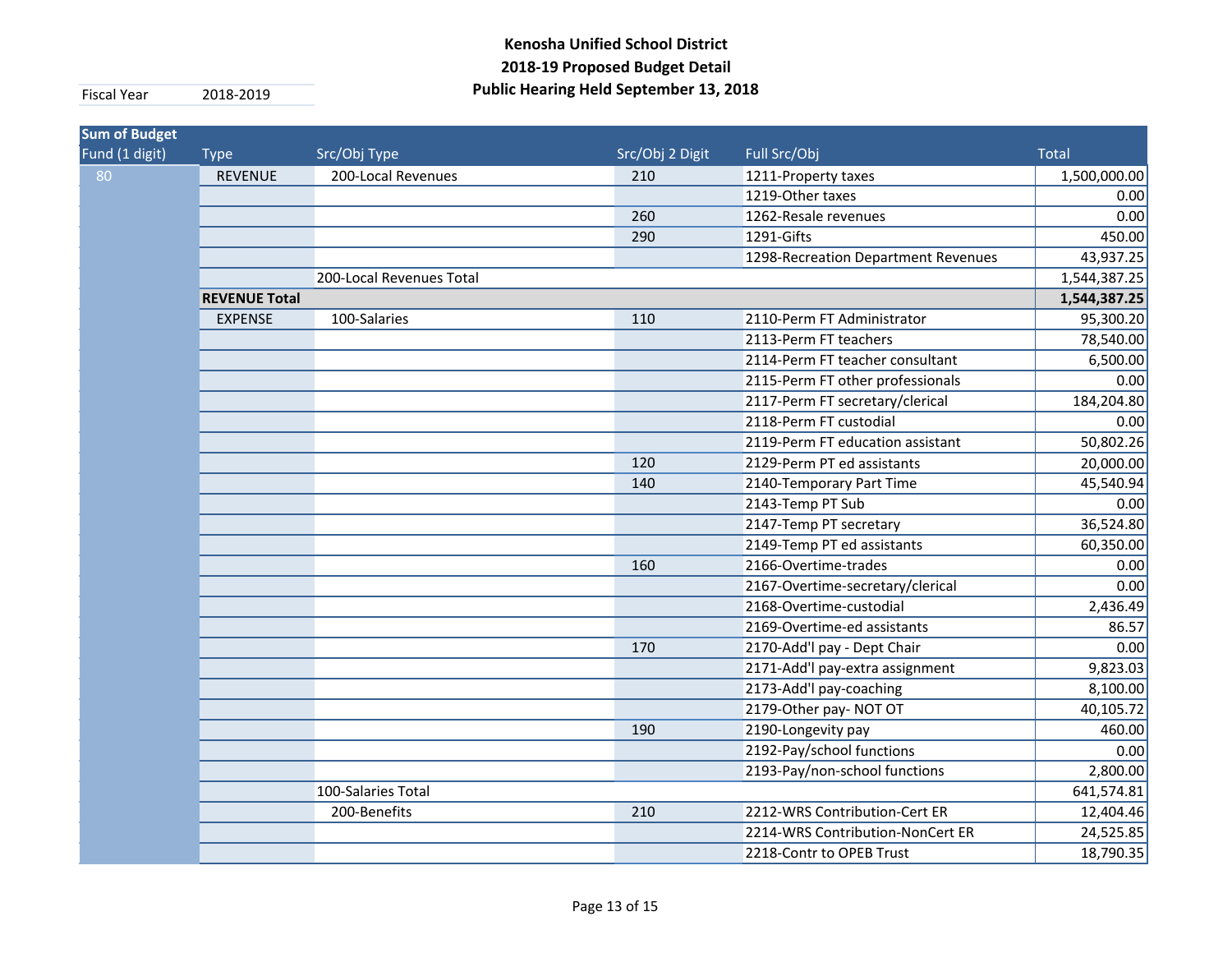| <b>Sum of Budget</b> |                    |                              |                 |                                     |              |
|----------------------|--------------------|------------------------------|-----------------|-------------------------------------|--------------|
| Fund (1 digit)       | <b>Type</b>        | Src/Obj Type                 | Src/Obj 2 Digit | Full Src/Obj                        | <b>Total</b> |
| 80                   | <b>EXPENSE</b>     | 200-Benefits                 | 220             | 2222-Fica/medicare                  | 46,987.96    |
|                      |                    |                              | 230             | 2230-Life insurance                 | 3,266.49     |
|                      |                    |                              | 240             | 2241-Health insurance               | 183,180.89   |
|                      |                    |                              |                 | 2243-Dental insurance               | 9,867.04     |
|                      |                    |                              | 250             | 2251-Long term disab insurance      | 801.71       |
|                      |                    |                              |                 | 2253-Worker's compensation          | 6,276.73     |
|                      | 200-Benefits Total |                              |                 |                                     | 306,101.48   |
|                      |                    | 300-Purchased Services       | 310             | 2311-Prof/tech services             | 352,853.36   |
|                      |                    |                              |                 | 2312-Conference Registration Fees   | 2,413.00     |
|                      |                    |                              |                 | 2313-Pupil services                 | 0.00         |
|                      |                    |                              |                 | 2316-Site Rentals-Off KUSD Property | 7,680.00     |
|                      |                    |                              |                 | 2317-Independent Contractor         | 507.79       |
|                      |                    |                              | 320             | 2324-Equipment maintenance          | 100.00       |
|                      |                    |                              |                 | 2329-Property services              | 16,000.00    |
|                      |                    |                              | 330             | 2331-Gas for heat                   | 6,000.00     |
|                      |                    |                              |                 | 2336-Electricity                    | 14,000.00    |
|                      |                    |                              |                 | 2337-Water services                 | 1,200.00     |
|                      |                    |                              | 340             | 2341-Pupil Bus Travel(func 2567)    | 1,592.21     |
|                      |                    |                              |                 | 2342-Employee Travel Exp            | 1,240.00     |
|                      |                    |                              |                 | 2343-Empl in-dist mileage           | 3,300.00     |
|                      |                    |                              |                 | 2346-Non-Employee Travel Exp        | 0.00         |
|                      |                    |                              |                 | 2348-Vehicle Fuel                   | 0.00         |
|                      |                    |                              | 350             | 2351-Advertising                    | 2,067.63     |
|                      |                    |                              |                 | 2353-Postage                        | 8,803.00     |
|                      |                    |                              |                 | 2354-Printing & Copying Costs       | 22,879.91    |
|                      |                    |                              |                 | 2355-Telephone                      | 2,000.00     |
|                      |                    |                              |                 | 2356-Educational Television         | 0.00         |
|                      |                    |                              | 360             | 2361-Admin computer services        | 0.00         |
|                      |                    | 300-Purchased Services Total |                 |                                     | 442,636.90   |
|                      |                    | 400-Supplies                 | 410             | 2411-General supplies               | 160,516.88   |
|                      |                    |                              |                 | 2413-Printer Toner & Printer Ink    | 695.30       |
|                      |                    |                              |                 | 2415-Food supplies                  | 14,209.71    |
|                      |                    |                              |                 | 2417-Copier & Printer Paper         | 2,100.00     |
|                      |                    |                              | 420             | 2420-Apparel                        | 0.00         |